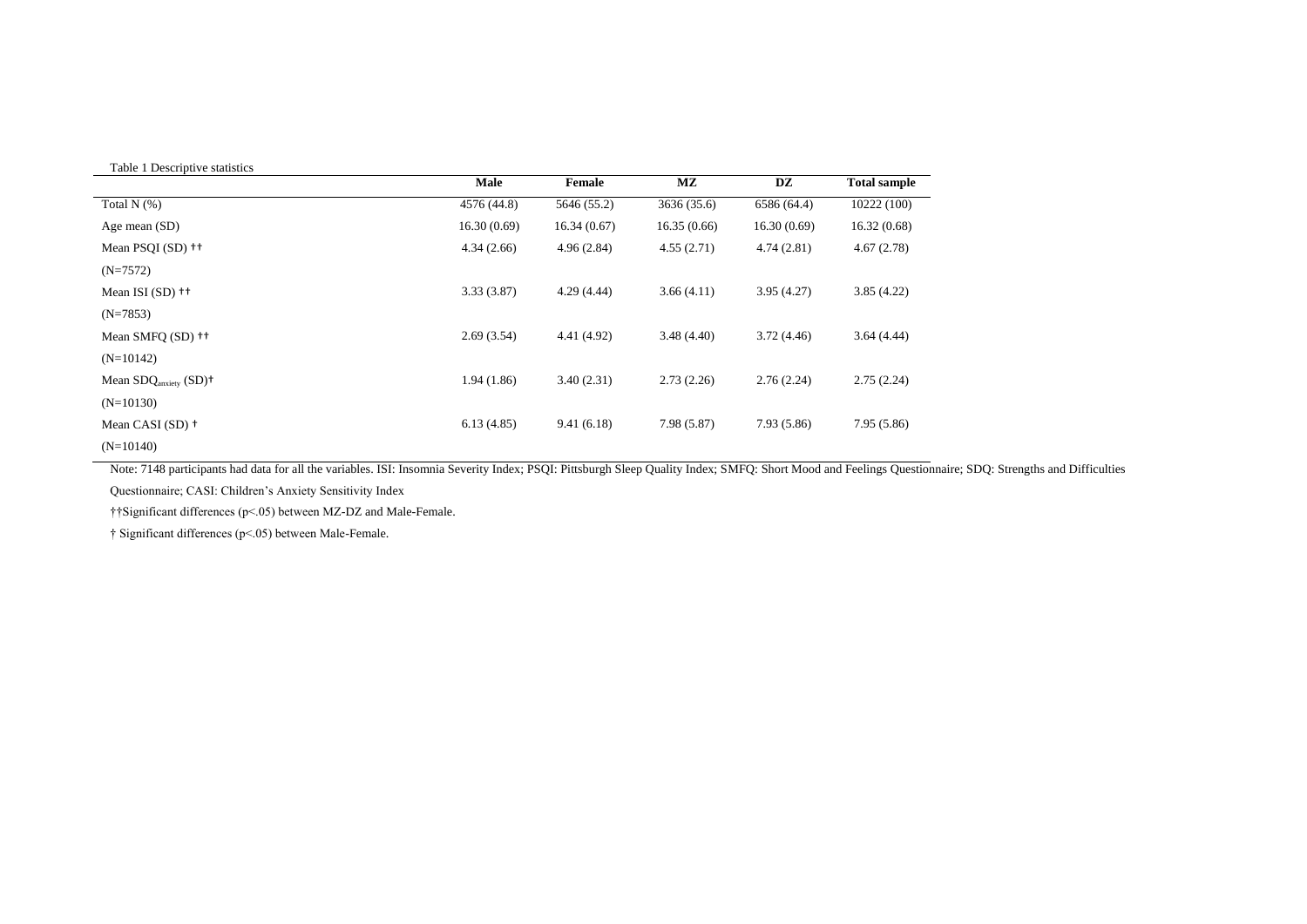| Table 2: Univariate analyses |             |                                |                  |                   |                  |       |          |                |               |                |           |                  |                  |
|------------------------------|-------------|--------------------------------|------------------|-------------------|------------------|-------|----------|----------------|---------------|----------------|-----------|------------------|------------------|
|                              | Model       | <b>Model for</b><br>comparison | A (95% CI)       | $C/D$ (95% $CI$ ) | E(95% CI)        | df    | $-2LL$   | $\mathbf{AIC}$ | <b>DiffLL</b> | <b>Diffdf</b>  | ${\bf P}$ | rMZ              | rDZ              |
| Sleep quality                |             |                                |                  |                   |                  |       |          |                |               |                |           | 0.43(0.38, 0.47) | 0.19(0.15, 0.23) |
|                              | ADE         |                                | 0.34(0.18, 0.45) | 0.10(0,0.27)      | 0.57(0.53, 0.61) | 7566  | 11510.74 | $-3621.26$     |               |                |           |                  |                  |
|                              | AE          | ADE                            | 0.42(0.38, 0.46) | $\ast$            | 0.58(0.54, 0.62) | 7567  | 11511.91 | $-3622.09$     | 1.17          | $\mathbf{1}$   | 0.28      |                  |                  |
|                              | $\mathbf E$ | AE                             |                  | $\ast$            | 1(1,1)           | 7568  | 11847.70 | $-3288.30$     | 335.79        | -1             | < 0.001   |                  |                  |
| Insomnia                     |             |                                |                  |                   |                  |       |          |                |               |                |           | 0.42(0.38, 0.46) | 0.17(0.14, 0.21) |
|                              | ADE         |                                | 0.26(0.11, 0.42) | 0.16(0.0.33)      | 0.58(0.53, 0.62) | 7847  | 18909.28 | 3215.28        |               |                |           |                  |                  |
|                              | AE          | <b>ADE</b>                     | 0.41(0.37, 0.44) | $\star$           | 0.59(0.56, 0.63) | 7848  | 18912.79 | 3216.79        | 3.51          | 1              | 0.06      |                  |                  |
|                              | $\mathbf E$ | $\mathbf{A}\mathbf{E}$         | $\ast$           | *                 | 1(1,1)           | 7849  | 19253.94 | 3555.94        | 341.15        | $\mathbf{1}$   | < 0.001   |                  |                  |
| Depression                   |             |                                |                  |                   |                  |       |          |                |               |                |           | 0.42(0.38, 0.46) | 0.27(0.24, 0.30) |
|                              | ACE         |                                | 0.29(0.20, 0.38) | 0.13(0.06, 0.20)  | 0.58(0.55, 0.62) | 10136 | 25157.21 | 4885.21        |               |                |           |                  |                  |
|                              | AE          | <b>ACE</b>                     | 0.45(0.41, 0.47) |                   | 0.55(0.53, 0.59) | 10137 | 25169.06 | 4895.05        | 11.84         | -1             | < 0.001   |                  |                  |
|                              | CE          | <b>ACE</b>                     | $\ast$           | 0.33(0.30, 0.35)  | 0.67(0.65, 0.70) | 10137 | 25192.53 | 4918.53        | 35.32         | -1             | < 0.001   |                  |                  |
|                              | $\mathbf E$ | AE                             | $\ast$           |                   | 1(1,1)           | 10138 | 25755.64 | 5479.64        | 589.59        | -1             | < 0.001   |                  |                  |
| Anxiety                      |             |                                |                  |                   |                  |       |          |                |               |                |           | 0.41(0.37, 0.45) | 0.16(0.13, 0.19) |
|                              | <b>ADE</b>  |                                | 0.23(0.09, 0.37) | 0.17(0.02, 0.32)  | 0.59(0.56, 0.63) | 10124 | 18994.53 | $-1253.47$     |               |                |           |                  |                  |
|                              | AE          | <b>ADE</b>                     | 0.39(0.35, 0.42) | $*$               | 0.61(0.58, 0.65) | 10125 | 18999.51 | $-1250.49$     | 4.98          | $\overline{1}$ | 0.03      |                  |                  |
|                              | $\mathbf E$ | AE                             | $\ast$           | $\ast$            | 1(1,1)           | 10126 | 19403.67 | $-848.32$      | 404.16        | -1             | < 0.001   |                  |                  |
| <b>Anxiety Sensitivity</b>   |             |                                |                  |                   |                  |       |          |                |               |                |           | 0.41(0.37, 0.45) | 0.22(0.19, 0.25) |
|                              | $\rm{ACE}$  |                                | 0.35(0.25, 0.43) | 0.05(0,0.12)      | 0.60(0.57,0.64)  | 10134 | 21548.43 | 1280.93        |               |                |           |                  |                  |
|                              | AE          | <b>ACE</b>                     | 0.41(0.38, 0.44) | $\ast$            | 0.59(0.56, 0.62) | 10135 | 21550.69 | 1280.69        | 1.76          | 1              | 0.18      |                  |                  |
|                              | $\!$ $\!$   | <b>ACE</b>                     | $\ast$           | 0.29(0.26, 0.32)  | 0.71(0.69, 0.74) | 10135 | 21596.40 | 1326.41        | 47.48         | -1             | < 0.001   |                  |                  |
|                              | $\mathbf E$ | AE                             | $\ast$           | $\ast$            | 1(1,1)           | 10136 | 22036.98 | 1764.98        | 486.29        |                | < 0.001   |                  |                  |

Note: A, additive genetic influence; C, shared environmental influence; D, dominant genetic influence E, non-shared environmental influence; -2LL, negative 2 log-likelihood; AIC, Akaike's information criterion; CI, confidence interval; df, degrees of freedom; P-value, significance value of the likelihood-ratio chi-square test; rDZ, dizygotic correlations; rMZ, monozygotic correlations. Bold text indicates best fitting models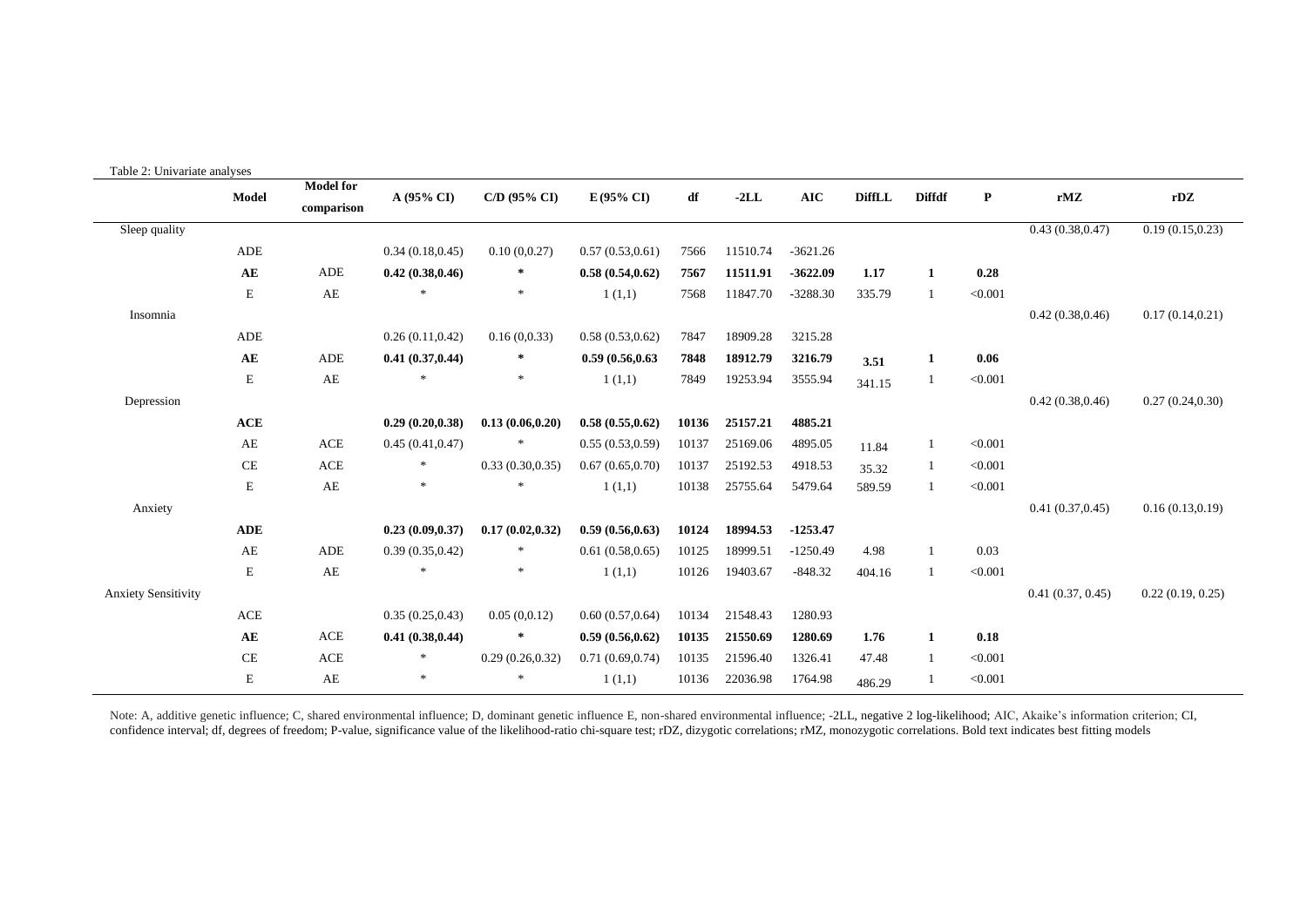## Table 3: cross-twin cross-trait correlations

| Table 9. Cross-twill cross-trait correlations                     |          |              |          |              |
|-------------------------------------------------------------------|----------|--------------|----------|--------------|
|                                                                   | МZ       |              | DZ       |              |
| Measure                                                           | Estimate | 95% CI       | Estimate | 95% CI       |
| Cross-trait cross-twin correlation from the multivariate AE model |          |              |          |              |
| Sleep quality-Insomnia                                            | 0.34     | (0.32, 0.36) | 0.17     | (0.15, 0.18) |
| Sleep quality-Depression                                          | 0.31     | (0.29, 0.32) | 0.16     | (0.15, 0.16) |
| Sleep quality-Anxiety                                             | 0.24     | (0.21, 0.26) | 0.12     | (0.11, 0.13) |
| Sleep quality-Anxiety Sensitivity                                 | 0.21     | (0.19, 0.24) | 0.11     | (0.09, 0.12) |
| Insomnia-Depression                                               | 0.31     | (0.28, 0.32) | 0.15     | (0.14, 0.16) |
| Insomnia-Anxiety                                                  | 0.23     | (0.20, 0.25) | 0.11     | (0.10, 0.13) |
| <b>Insomnia-Anxiety Sensitivity</b>                               | 0.21     | (0.18, 0.23) | 0.10     | (0.09, 0.12) |
| Depression-Anxiety                                                | 0.33     | (0.31, 0.34) | 0.17     | (0.15, 0.18) |
| Depression-Anxiety Sensitivity                                    | 0.29     | (0.27, 0.31) | 0.15     | (0.14, 0.15) |
| Anxiety-Anxiety-Sensitivity                                       | 0.28     | (0.26, 0.31) | 0.14     | (0.13, 0.15) |

Note: A, additive genetic influence; E, non-shared environmental influence; DZ, dizygotic; MZ, monozygotic

## Table 4: Model fit statistics

| Model     | $-2LL$   | df    | Parameters | AIC         | diffLL  | Diffdf |         |
|-----------|----------|-------|------------|-------------|---------|--------|---------|
| SATURATED | 80702.18 | 45699 | 138        | $-10695.82$ |         |        |         |
| ACE       | 80861.07 | 45777 | 60         | $-10692.93$ | 158.89  | 78     | < 0.001 |
| AE        | 80880.39 | 45792 | 45         | $-10703.61$ | 19.32   | 15     | 0.20    |
| CE        | 81063.43 | 45792 | 45         | $-10520.57$ | 202.36  | 15     | < 0.001 |
| E         | 82206.23 | 45807 | 30         | -9407.77    | 1325.84 | 15     | < 0.001 |

-2LL= fits statistic; A= additive genetic influences; AIC= akaike information criterion; C common environmental influences; df= degrees of freedom; E= unique environmental influences; P= significance value of the likelihood ration chi-square test;